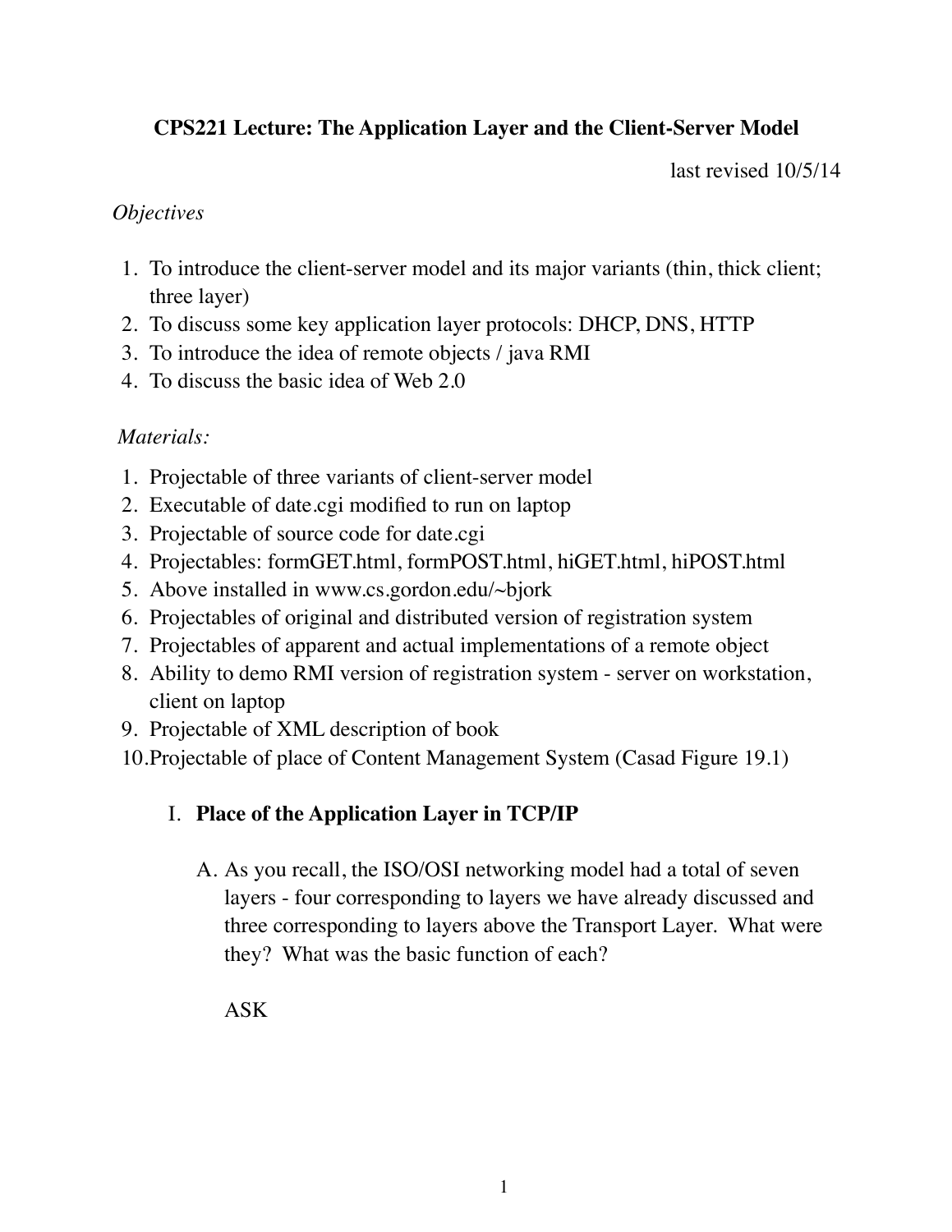- 1. The Session Layer deals with matters like authentication, which are needed by many kinds of applications (e.g. email, ftp, some web sites) In the ISO/OSI model, this is factored into a separate layer because
	- a) Not all applications or uses of an application like a web browser need the notion of a session.
	- b) But, facilities like authentication are useful for many different kinds of application
- 2. The Presentation Layer deals with matters like encryption and various character formats (e.g. ASCII vs EBCDIC). In the ISO/ OSI model, this is factored into a separate layer because
	- a) Not all applications or uses of an application like a web browser need encryption
	- b) But, facilities like encryption and character code management are useful for many different kinds of application
- 3. The Application Layer deals with the particulars of an application (mail, file transfer, web browsing, etc.)
- B. In TCP/IP, all of these functions are subsumed in the Application layer. As a result, applications that need services provided by the other two ISO/OSI layers need to incorporate them in the application layer

This may be handled as it is in http, where

- 1. Encryption is provided for by a variant of the basic http protocol known as https.
- 2. Session management is handled by add-on products, of which there are many in the web world (e.g. Cold Fusion used at Gordon)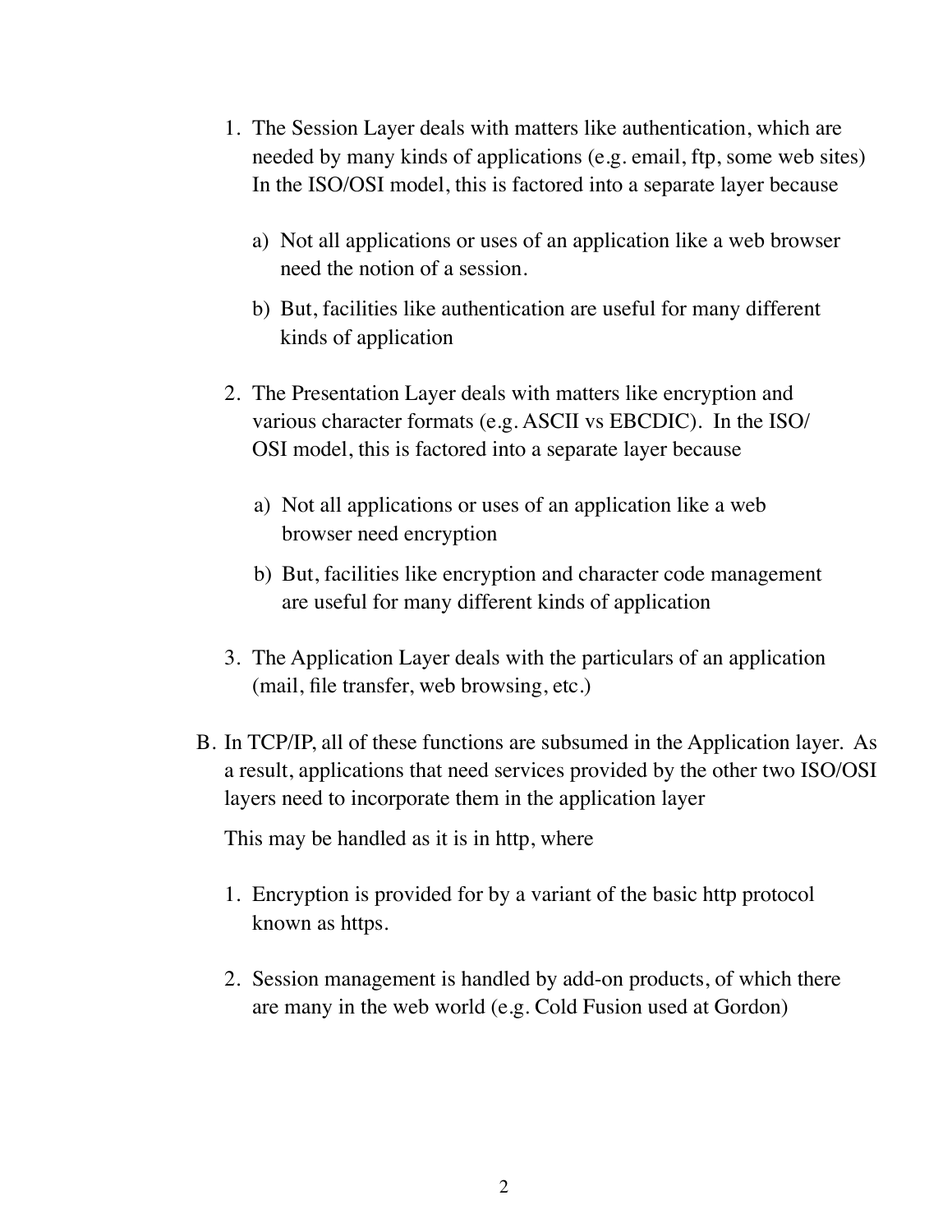### II. **Models for Applications**

- A. Many applications are structured on the basis of the client-server model of computation.
	- 1. In the simplest case, a client-server system consists of a server system and (one or more) client subsystems. For example, a web browser relates as a client to a web server; the mail program running on a personal computer acts as client to a mail server, etc.
	- 2. More complex systems can be understood in terms of a layered model: a user-interface layer, a business-logic layer, and a database layer. (These are layers within the application layer - to be distinguished from the lower networking layers)

For example, many e-commerce systems are set up this way: the user interface layer is a web page (perhaps with embedded javascript) viewed by a web browser; the business-logic layer is the software that provides information in response to user requests and processes orders, and the database layer stores information about the products and records user orders. There are three different ways these might be distributed:

#### PROJECT

a) An approach often used by e-commerce systems (the so-called "thin client" approach)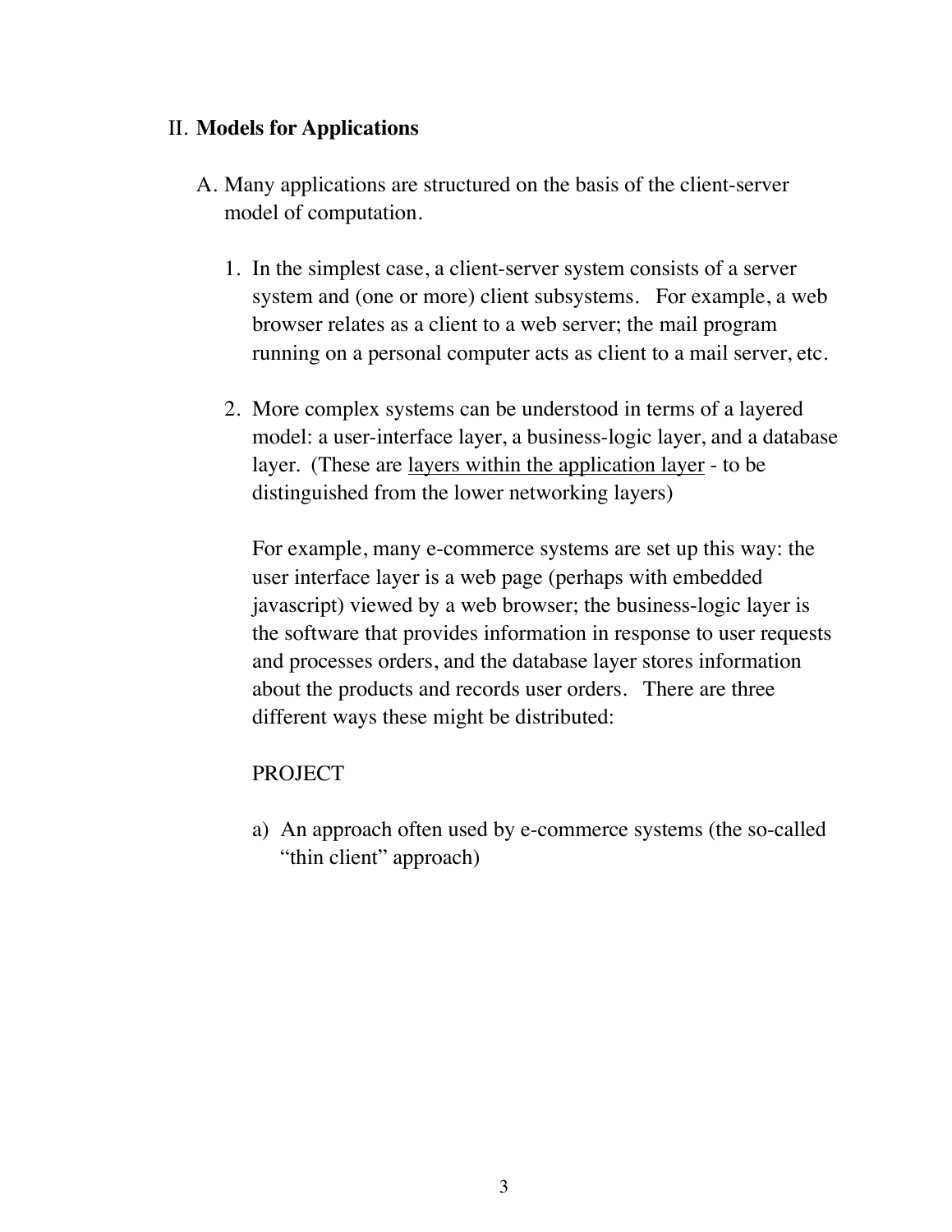

b) The so-called "thick client" approach, used when it is desirable to install the business logic software on the client system (This wouldn't work for e-commerce, of course, but is sometimes used for specialized applications)



c) A three-layer approach that can also be used as an alternative to the thin client approach. (Note that the client would never see any difference between this approach and the thin-client approach; in fact, many e-commerce systems are in fact built this way)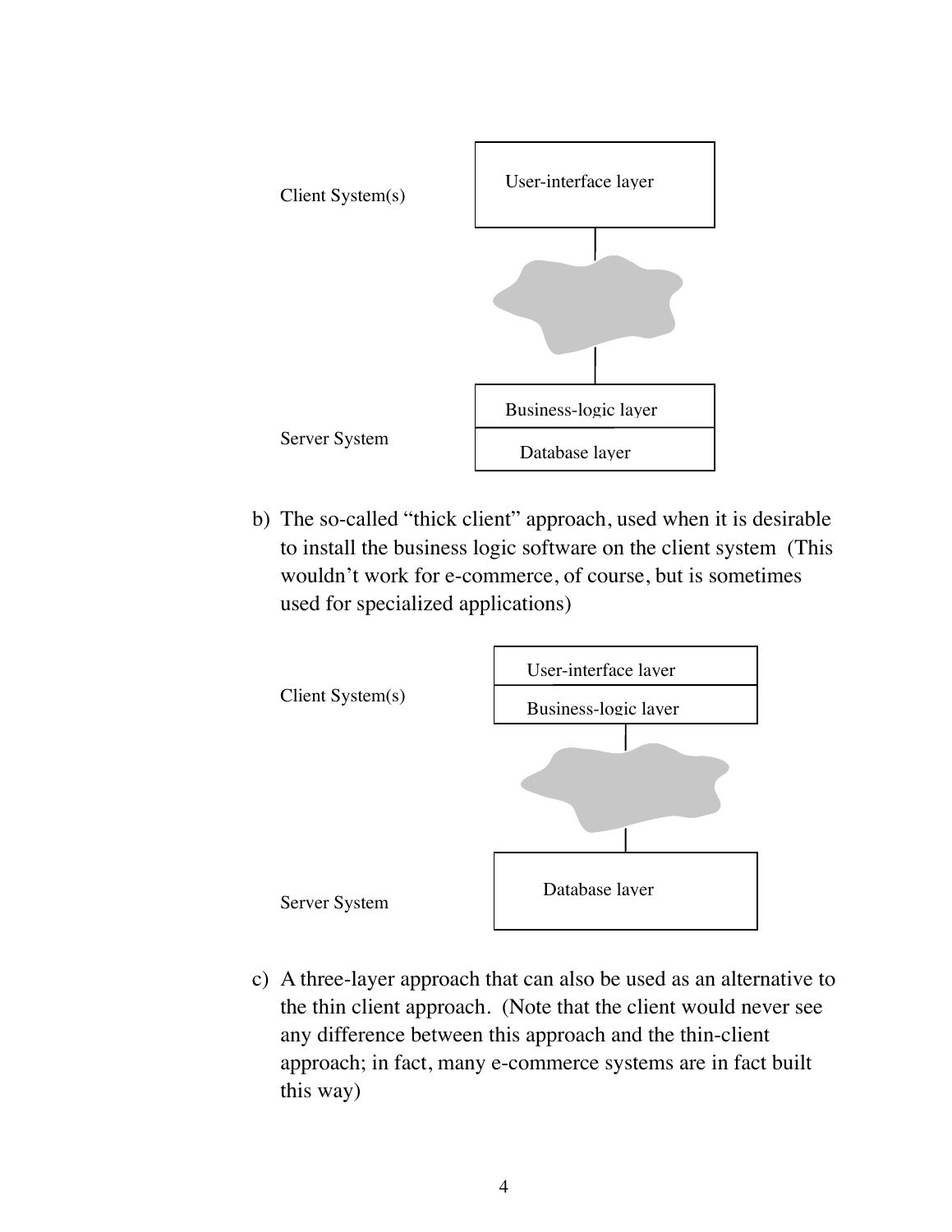

- 3. While the client-server architecture is most commonly seen in distributed systems, it can also be used for software systems running on a single computer - e.g. a program that uses a relational database is often structured as a client relating to a separate database server program running on the same computer. (In fact, a database server program running on a computer may simultaneously be serving several different clients on that same machine.)
- B. An alternative architecture for distributed systems is a Peer-to-Peer architecture in which there is no designated server as such. Instead, each participating system can function either as a client, or as a server to some other system.

(We will not develop this here)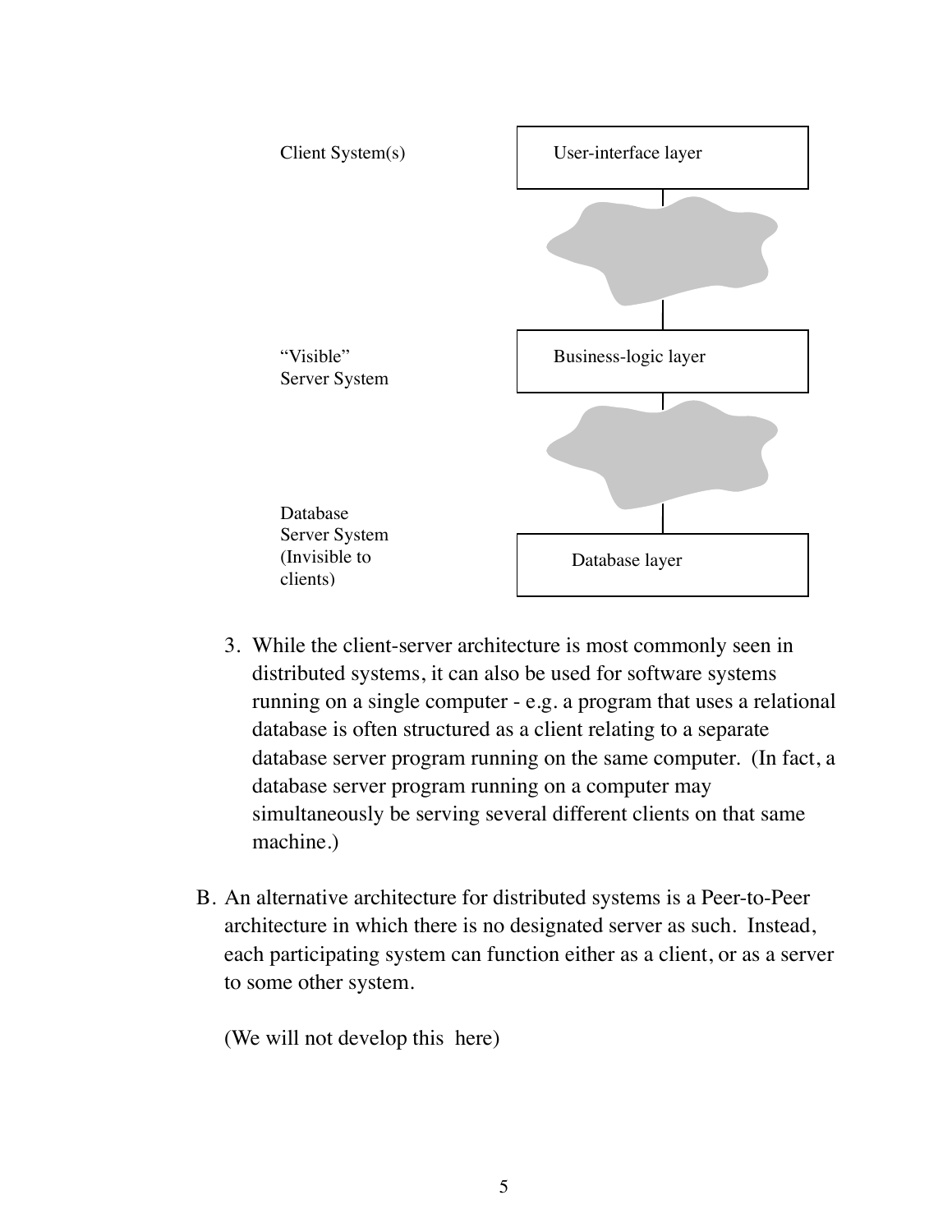#### III.**Models for Servers**

- A. There are several different models that can be used for server systems.
- B. The simplest model is to have a single server, running a single thread. Incoming requests are queued up for this thread, which processes them one at a time in the order received.
	- 1. This is the simplest model, and is viable for situations in which requests are independent of one another.

 This is the case, for example, with simple http. (Each page request is handled by a separate TCP connection that is set up when the page is requested and is torn down after the page is sent.)

2. It quickly becomes complex in situations where multiple requests from a given source are related to each other.

For example, this is the case when the notion of a "session" is present - e.g. when one logs in to an account and subsequent requests are related to that login.

- C. An alternative is to use a multithreaded server, so that each user is served by a separate thread that is created when the session is established.
	- 1. The thread is responsible for maintaining state information about that session, which can greatly reduce complexity.
	- 2. Use of a multithreaded server can also improve performance even when requests are independent of one another.

To see why, suppose that request requires that the thread perform an operation like a disk read that must block until the operation completes.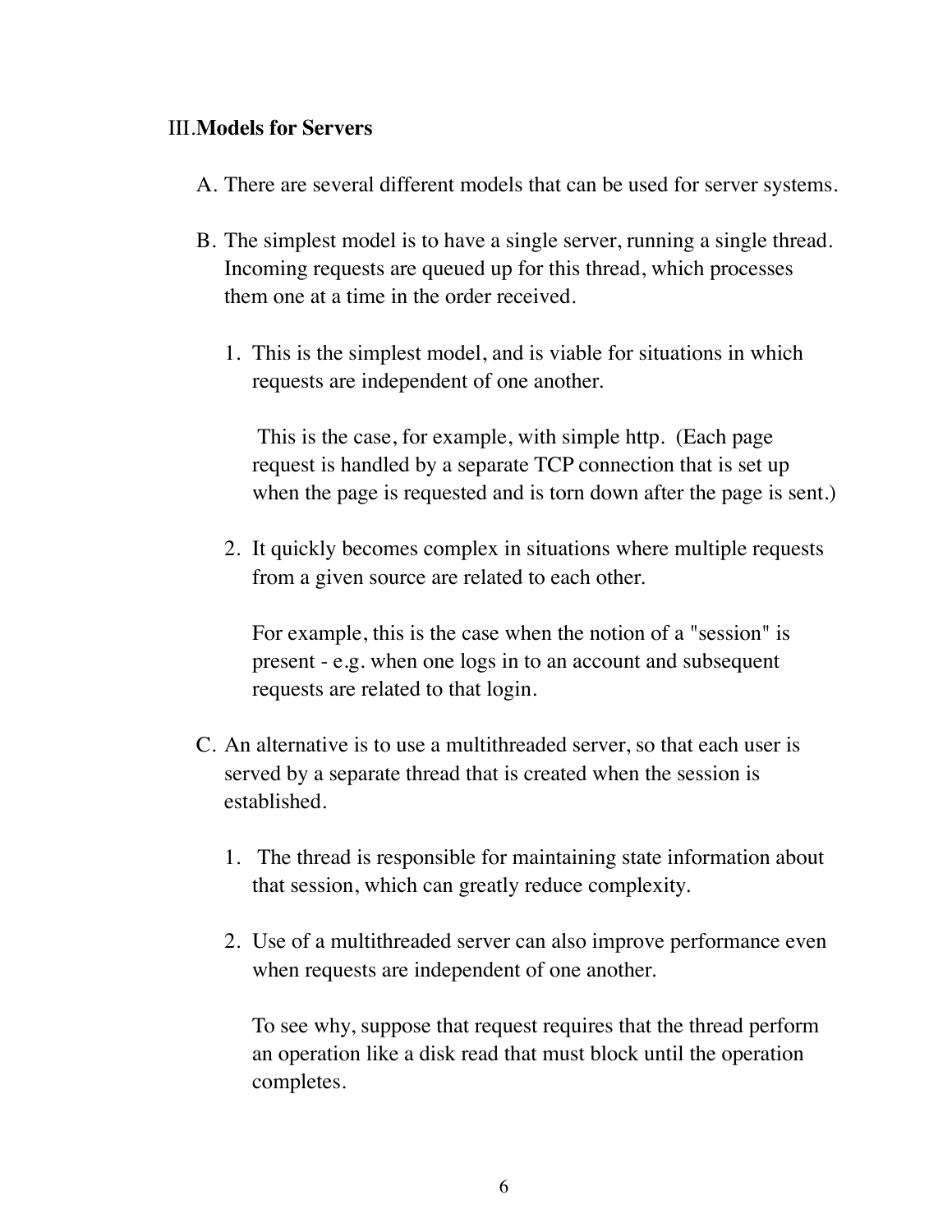- a) With a single-threaded server, all other requests have to wait until the server thread finishes with the current request.
- b) With a multi-threaded server, the threads serving other requests can continue in parallel with the wait.
- c) Note that, since there is a limited number of CPU cores, the multi-threaded server cannot do computation on behalf of more threads at a time than there are cores - just that it doesn't have to be blocked when one thread is blocked. (But on a multicore CPU even this will be an advantage).

Illustration: the main street my street comes out onto (Elliott Street) has only one lane of traffic in each direction, so only one car at a time can pass through the intersection in a given direction.

However, the westbound direction has a left-turn lane, so if a car is blocked waiting to turn left other cars can still go in that direction. However, there is no left-turn lane in the eastbound direction, so if an eastbound car wants to turn left all remaining eastbound traffic is blocked until the turn is completed.

D. When the rate of requests for service exceeds the rate at which the server can process requests, it is possible to use multiple, basically identical servers. In this case, the IP of the service actually refers to a proxy server, that simply parcels the requests out to different the actual servers in a way that balances the load.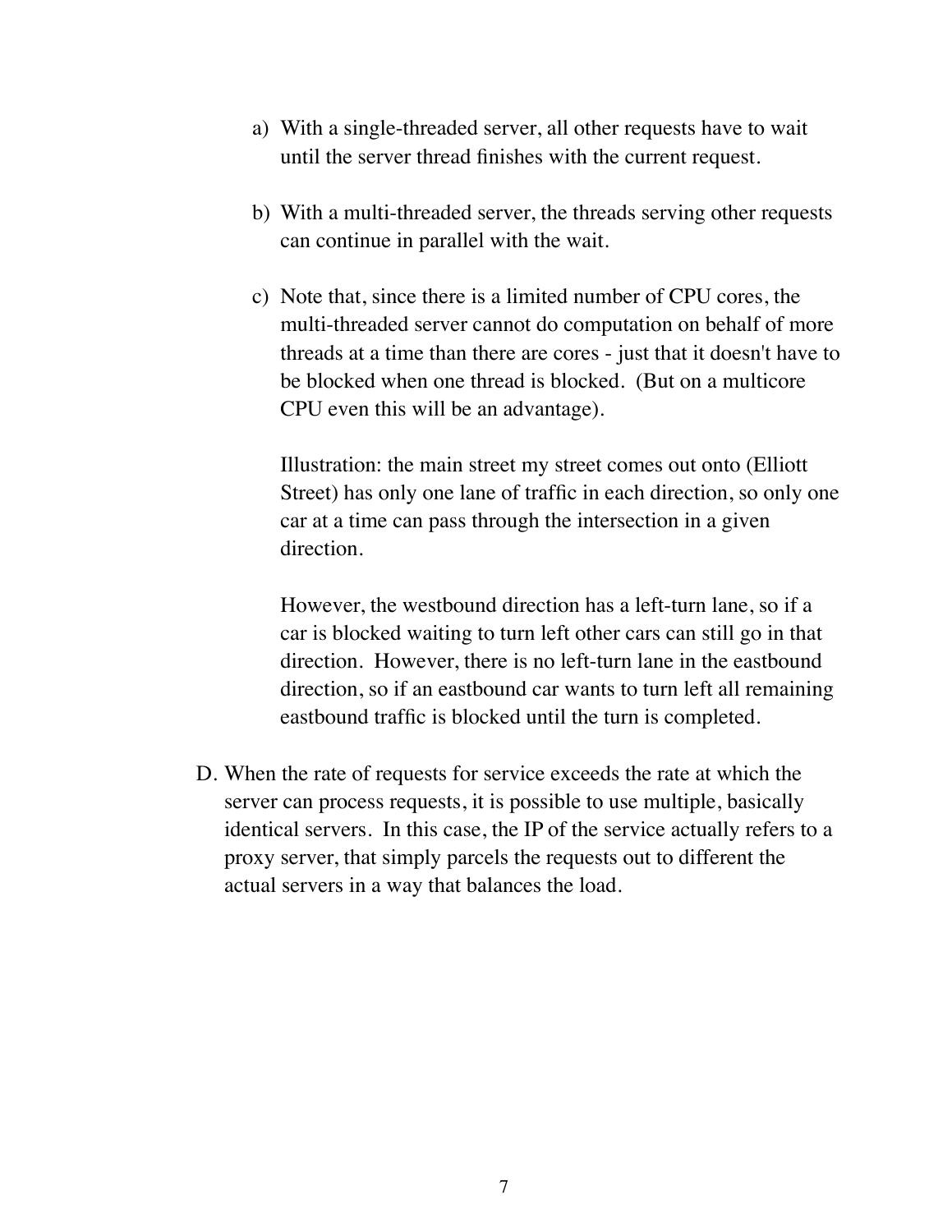#### IV.**Important Application Layer Protocols**

- A. There are a large number of important application layer protocols in the Internet world.
- B. We will focus on just one, which is perhaps the most familiar of all: http and its relative: https.
	- 1. There are actually three approaches:
		- a) Static html html text resides as file on server, fetched on demand by an http request.
		- b) Dynamic html html text is constructed by server on demand based on script/template stored on server, typically with some parameters specified by the http request.

Example: Demo a request for weather information on yahoo note how location is specified in URL. Now change locations note similar appearance of page.

- c) Active html html text contains code to be executed on the client (e.g. JavaScript)
- d) The latter two may be combined to yield Dynamic+Active html
- 2. We will only discuss dynamic html here
	- a) Static html is straight-forward many of you are already familiar with it.
	- b) Active html is discussed in the Internet Programming course as well as a lot more about dynamic html
- 3. There are actually two approaches to dynamic html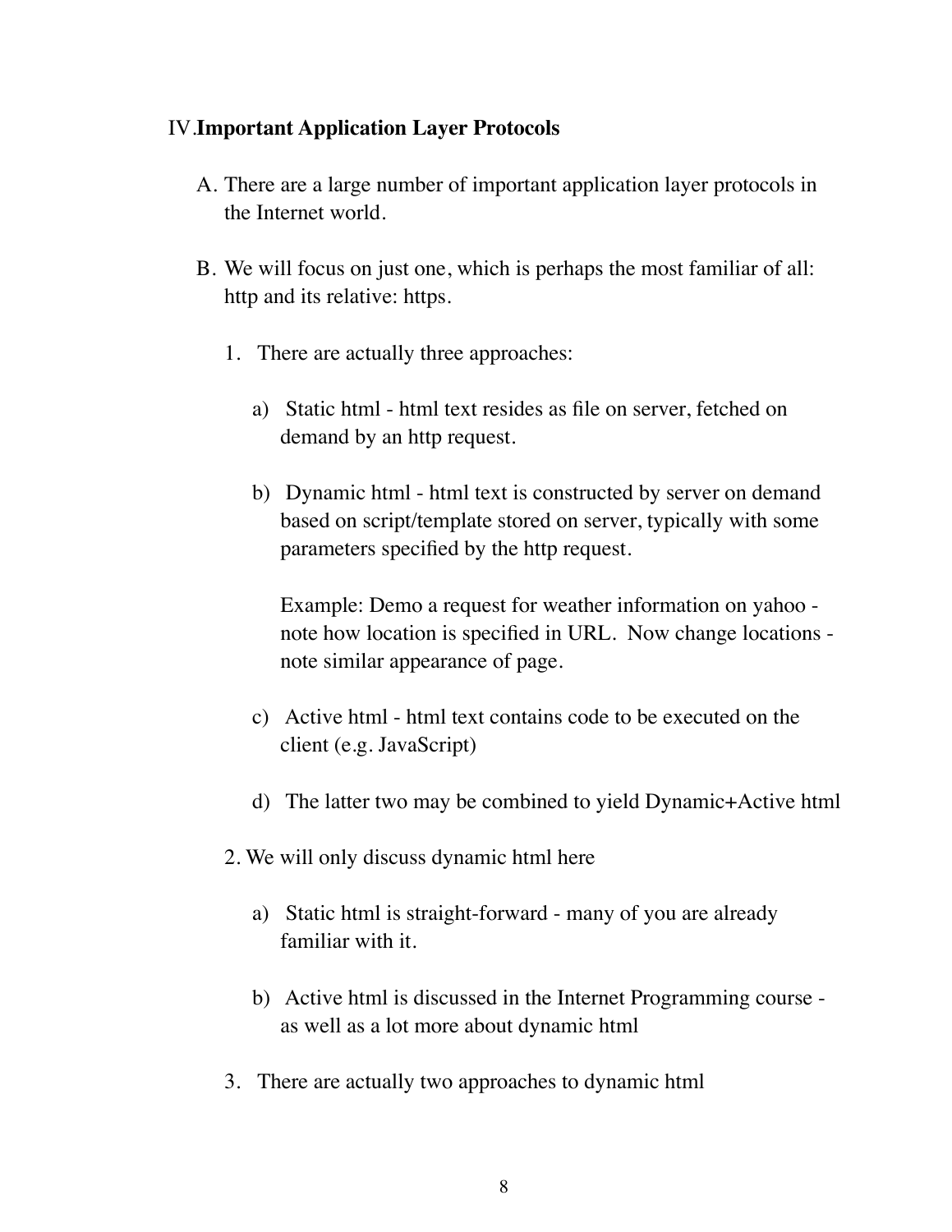- a) An html page can contain embedded code that is executed by the server, so that what the client receives is a mixture of html stored in the file plus html created by the server.
	- (1) This is called server side scripting
	- (2) It requires special support in the server. There are a number of variants, some supported by commercial servers and some by open source servers (e.g. ASP or JSP or Cold Fusion ...)
- b) Html can be produced by a separate program (or shell script) that is run by the server - typically as a result of a special URL. - A simple example: date.cgi created by Jon Senning
	- (1) Execute on Linux
	- (2) Demo via web: [www.cs.gordon.edu/~senning/date.cgi](http://www.cs.gordon.edu/~senning/date.cgi)
	- (3) PROJECT code Some things to note
		- (a) Must specify full path for any programs run (web server has no default path)
		- (b) Must output a header, blank line, then actual html (web server expects this)
		- (c) Must be executable by username server runs under
- c) This example didn't need any parameters but many usages do.
- d) Example: PROJECT one variant of hi.cgi

 There are two basic approaches - Both of which typically depend on form code on a web page accessed by client

(1) GET method - parameters are appended to URL in GET request.

(a) This can be done automatically by code associated with a form button,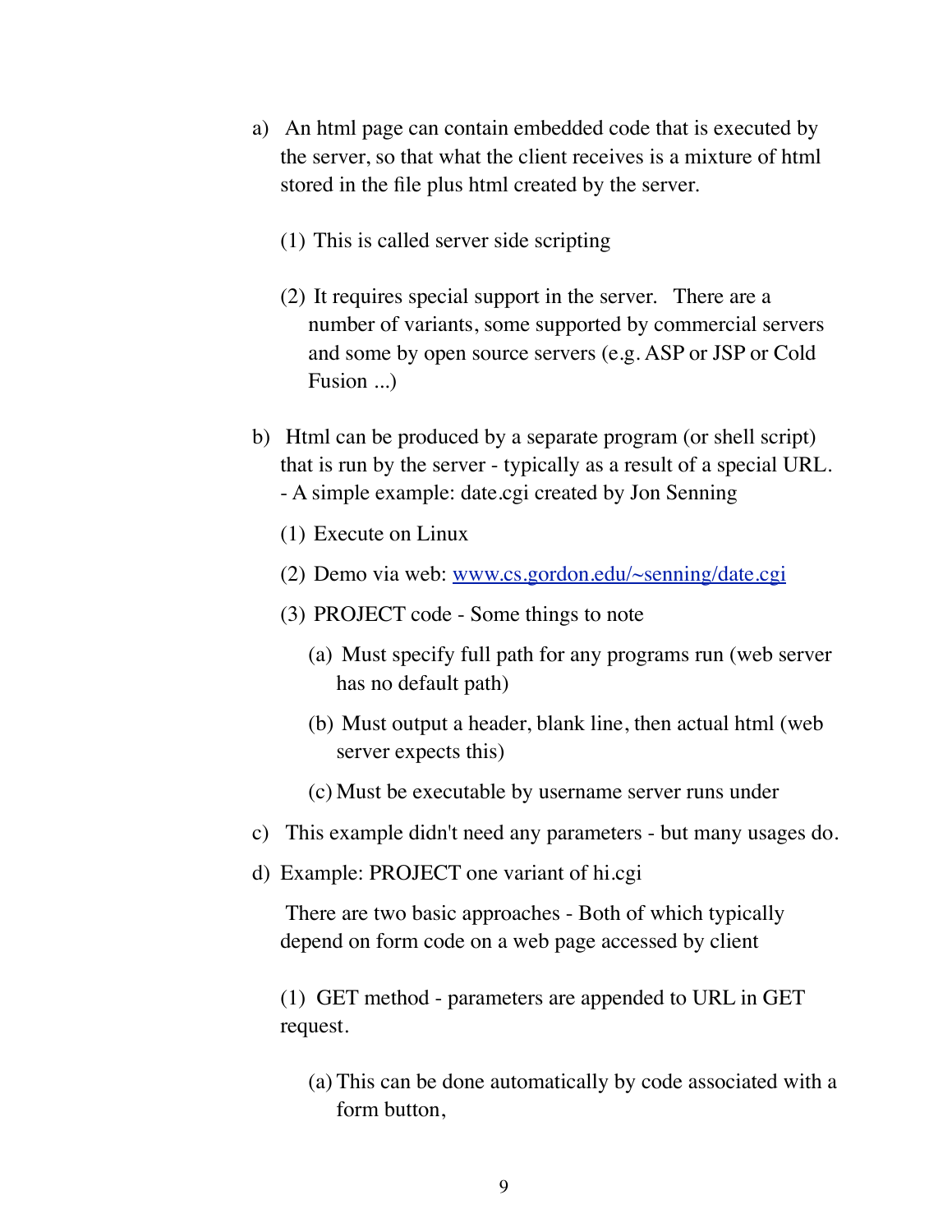- (b)Parameters can be in a URL on the page.
- (c) CGI program accesses in one of two ways depending on how passed - we won't get into details.
- (d)Example: [www.cs.gordon.edu/~bjork/formGET.html](http://www.cs.gordon.edu/~bjork/formGET.html); enter name - note parameter in URL.
- (e) PROJECT formGET.html
- (2)POST method CGI program reads parameters from standard input, as lines that will be of the form name=value
	- (a) PROJECT formPOST.html
	- (b)PROJECT hi.POSTcgi
	- (c) Execute hiPOST.cgi type line saying name=russ
	- (d) Demo on server www.cs.gordon.edu/~bjork/formPOST.html
- C. There are a number of other application layer protocols that are frequently encountered:
	- 1. Telnet / ssh
	- 2. ftp / sftp
	- 3. Various protocols used with email: smtp, pop (currently 3), imap, mime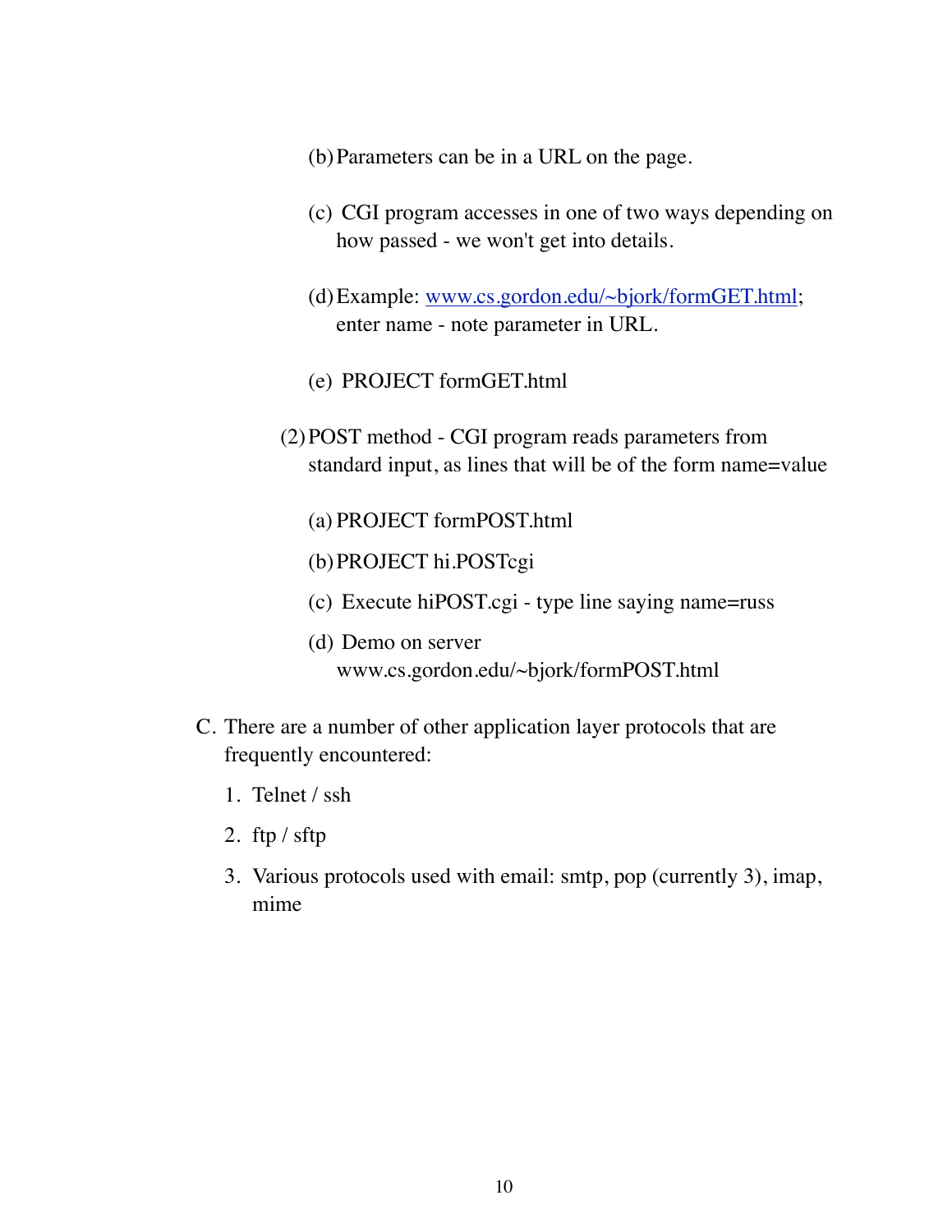#### V. **Web 2.0**

- A. The term Web 2.0 has appeared as a sort of buzzword, not to describe any change to the basic web protocols, but rather to describe a change in the way the web is used.
	- 1. The original web model saw users as consumers of information provided by servers.
	- 2. The Web 2.0 model sees users as also being producers of information that can be shared with others via the web - "prosumers".
	- 3. Examples of Web 2.0-style applications?

#### ASK

B. On the server side, Web 2.0 applications may make use of some sort of Content-Management System (CMS) on top of a database to allow the user to update content to be seen by other users.

### PROJECT

- C. Though Web 2.0 does not call for any change to basic Web protocols, it does rely heavily on client-side technologies that build on these protocols. Sometimes the term "AJAX" is used - which stands for "Asynchronous Java Script and XML"
	- 1. Web 2.0 applications typically make use of client-side scripting what we earlier called Active html.
	- 2. Web 2.0 applications typically are asynchronous they perform updates "on the fly" rather than using the strict request page - wait for page - display page model originally used by the web.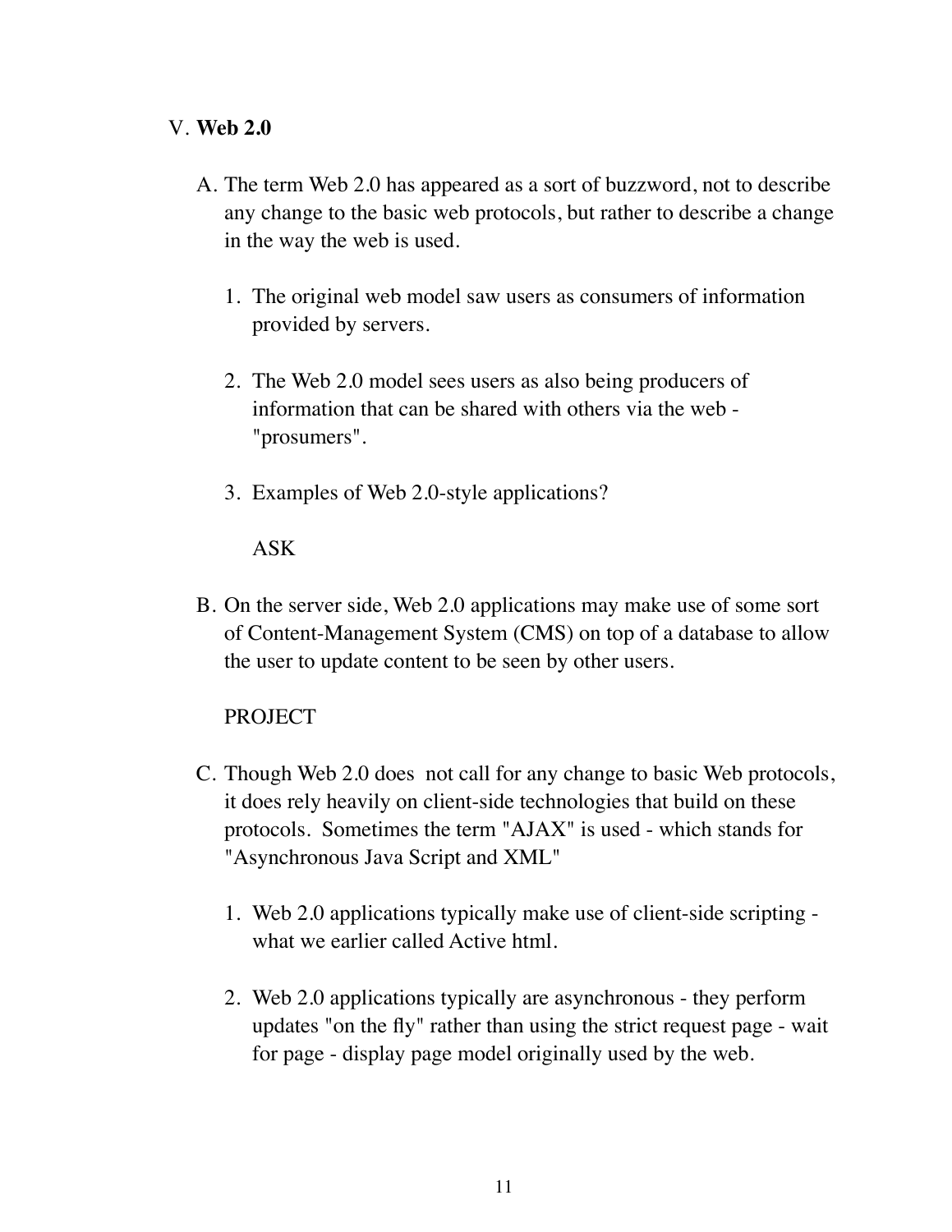- 3. Web 2.0 applications may make use of notations like XML or the more recent JSON (Java-Script object notation).
	- a) Standard html focuses on how information is displayed. Tags like the following are common in html:
		- $< p >$  $br>$  $\langle$ hr $>$  $\mathsf{ch}$  1-6 $\mathsf{h}$ <table> <em>
	- b) Notations like XML and JSON focus on what information means, with cascading style sheets used to specify how it is displayed. For example, the following is an XML description of the book we are using

```
PROJECT
```

```
<hook> <title>Sam's Teach Yourself TCP/IP</title>
     <authorJoe Casad</author>
    \langleisbn>978-0-672-33571-6</isbn>
     ...
</book>
```
- D. A related idea is the notion of a web service.
	- 1. Here, the idea is to use web protocols for more general machineto-machine communication beyond simple web-browsing
	- 2. A web service is an information source that provides information (typically encoded in a form like XML or JSON) on request from a client other than a standard web browser.

Example: Calebe Maciel's senior project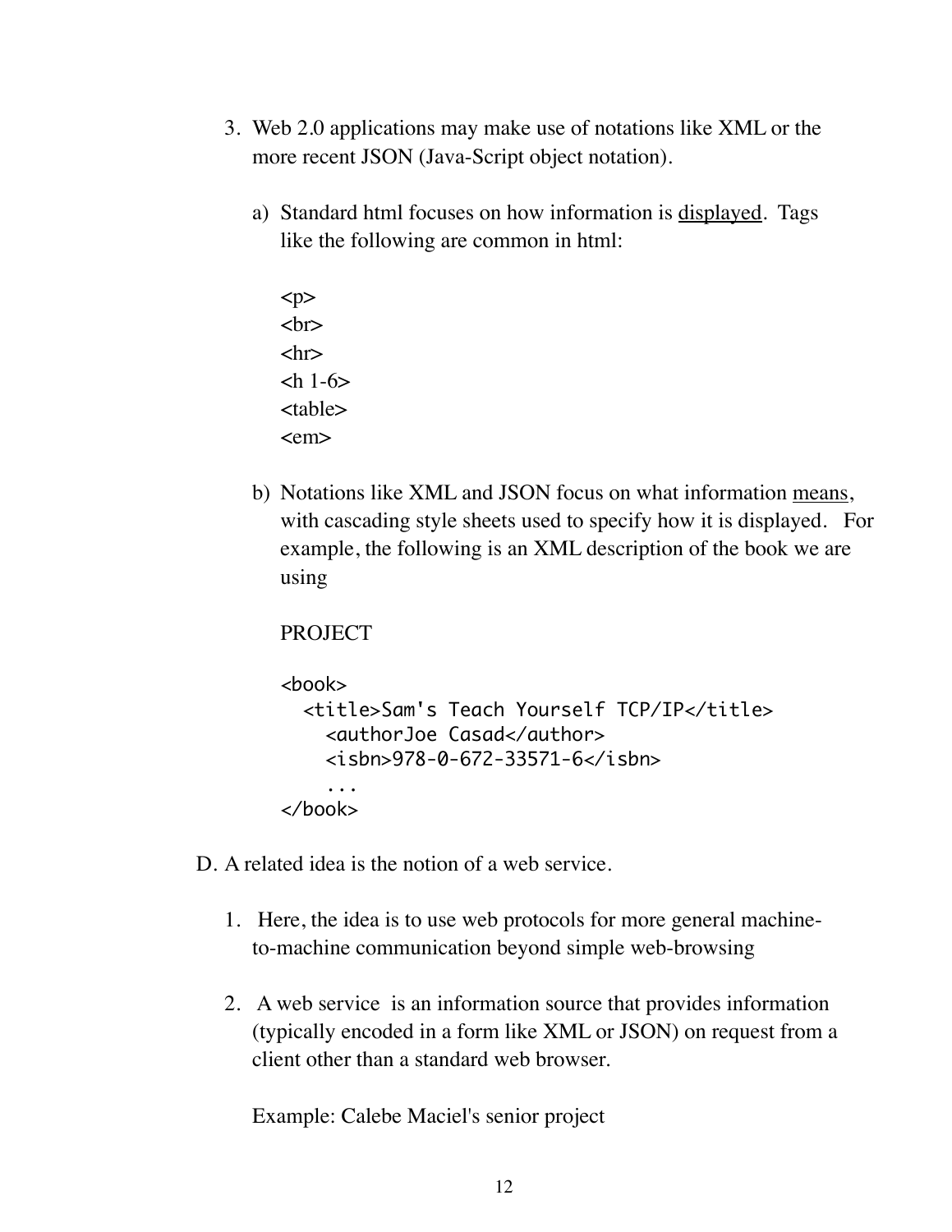#### VI.**Remote Objects/RMI**

- A. Finally, we want to look at an approach that can be used in the application layer that does not necessarily make use of the Internet (though most implementations are built on top of TCP/IP): Remote Objects.
- B. The basic idea is to create a situation in which a program running on one machine can access objects actually running on another machine. There are several approaches to doing this:
	- 1. Using an object request broker (ORB).
		- a) An object request broker is a piece of software that needs to be running on both machines. It allows a client program running on one machine to invoke methods of an object in a program running on a server machine. In effect, once access to a remote object has been established, a client program can interact with the remote object the same way it interacts with a local object - the location is not a factor in how it uses an object. (The remote object looks just like a local object to the program using it.)
			- (1)There is an industry standard for ORBs called CORBA (Common Object Request Broker Architecture.)
			- (2)Thus, when we talk about using an ORB, we usually mean using an ORB that complies with the CORBA standards.
		- b) The major advantage of CORBA is that it is a cross-language, cross-platform industry standard.
			- (1)Because CORBA is an industry standard, CORBAcompliant ORBs from different software vendors can inter operate with each other just as well as ORBs from the same vendor. Thus, a client and a server do not have to be running the same ORB software.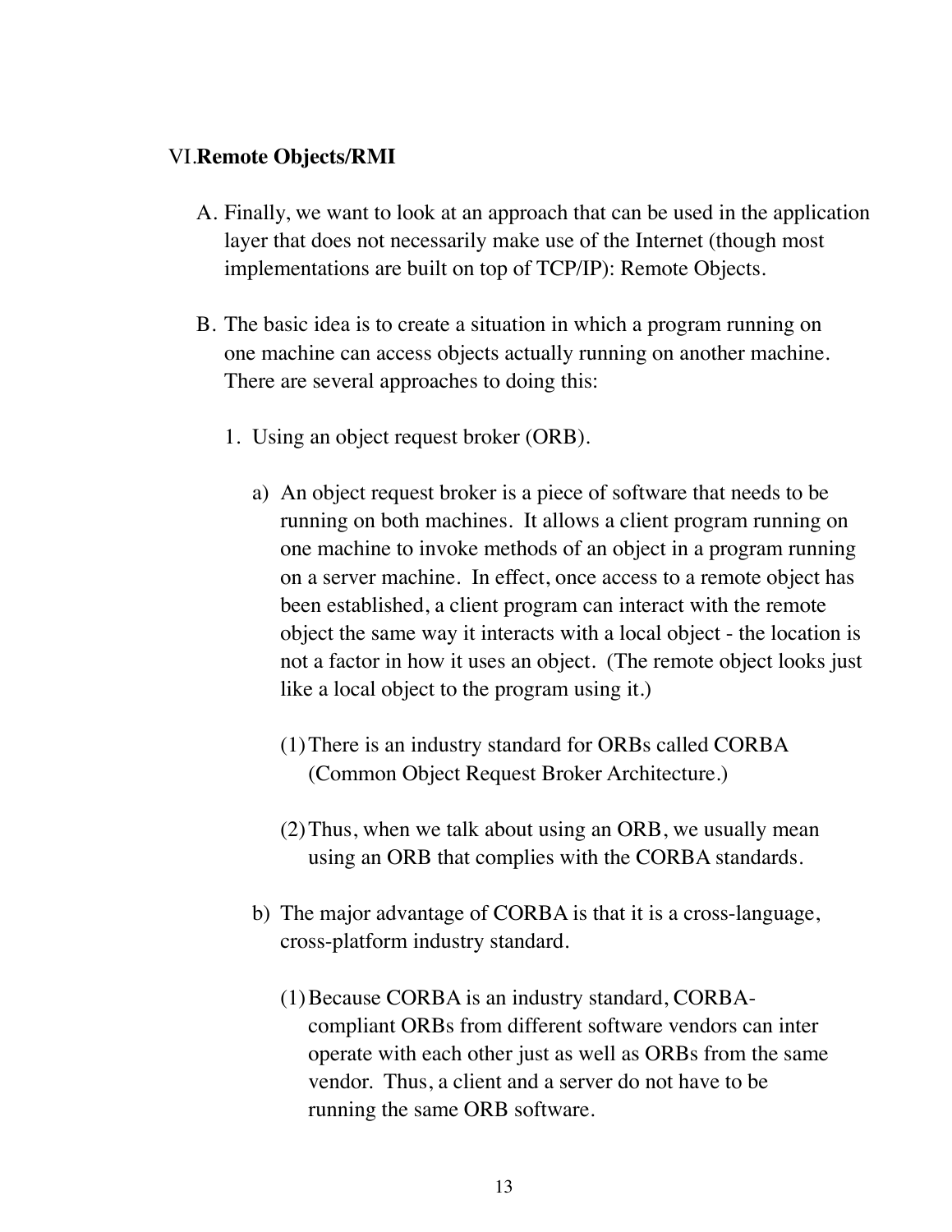- (2)CORBA is cross platform Any CORBA-compliant ORB on one machine can communicate with any CORBA-compliant ORB on another machine, regardless of the machine or operating system.
- (3)CORBA is cross language A CORBA-compliant ORB allows a program written in (say) Java to access objects in a program written in (say) Smalltalk on another machine.
	- (a) This is accomplished by specifying the interface to an object using a language-neutral Interface Definition Language (IDL).
	- (b)A CORBA-compliant ORB includes IDL compilers which translate an IDL specification into appropriate language-specific interfaces and implementation skeletons.
	- (c) Note that the Java library includes a package org.omg that provides the Java side of the link to a CORBAcompliant ORB on the same computer, which can then be used to link to ORB's on other computers. (The org.omg package is not an ORB, it provides facilities for using an ORB.)
- c) A major disadvantage of CORBA is that it is complex and CORBA-compliant ORBs are fairly expensive.
- d) We will not discuss CORBA further.
- 2. Using Java RMI (Remote method invocation).
	- a) RMI provides capabilities similar to those provided by an ORB, but only to Java programs.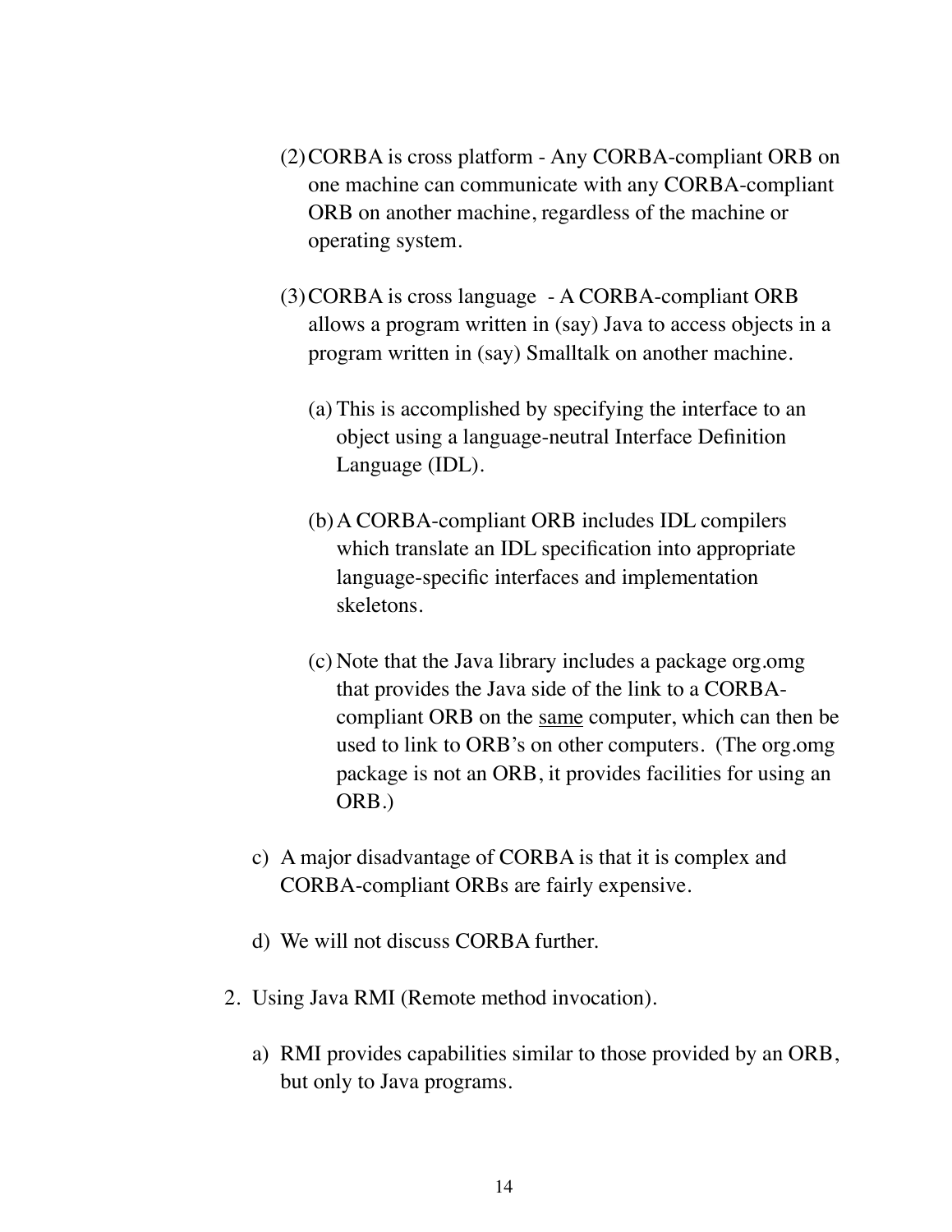- b) A major advantage of RMI for us is that it is integrated into the Java language and libraries
- c) A major disadvantage of RMI is that it is integrated into the Java language and libraries!
- d) We will use RMI in a lab (which will be something of a "cookbook:" lab., because it is readily available to us. If you understand RMI, you will find it easier to understand approaches like CORBA or .NET, because there are significant similarities (though obviously there are important differences as well).
- 3. Numerous other alternatives we won't discuss:
	- a) Microsoft proprietary technologies: DCOM and .NET remoting
	- b) Remote Procedure call (Sun RPC). [ Actually, RMI can be thought of as the Java version of RPC ]
- C. An example (using RMI): Suppose we wanted to use rmi to convert the registration system you used in a couple of CPS122 labs into a client/server version.
	- 1. The following deployment diagrams show the structure of the original version

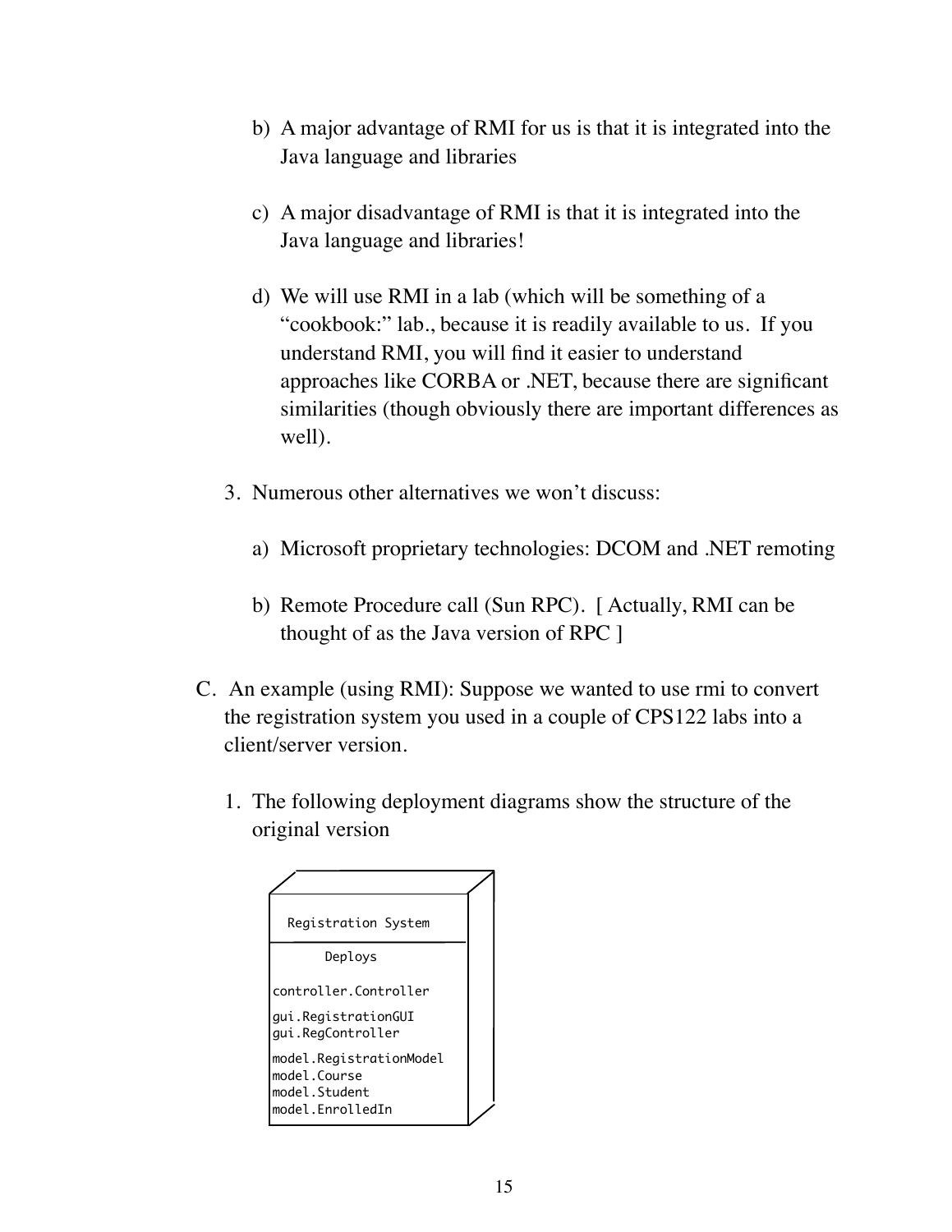### PROJECT

2. Our goal is to create a distributed version that looks like this:



## PROJECT

a) What is the only class that appears on both the client and the server nodes?

### ASK

- b) Actually, gui.RegController is an interface that describes a remote object - an object that "lives" on the server, but can be accessed by objects that "live" on the client (in this case, the GUI)
- c) What we will create is something that looks like this:

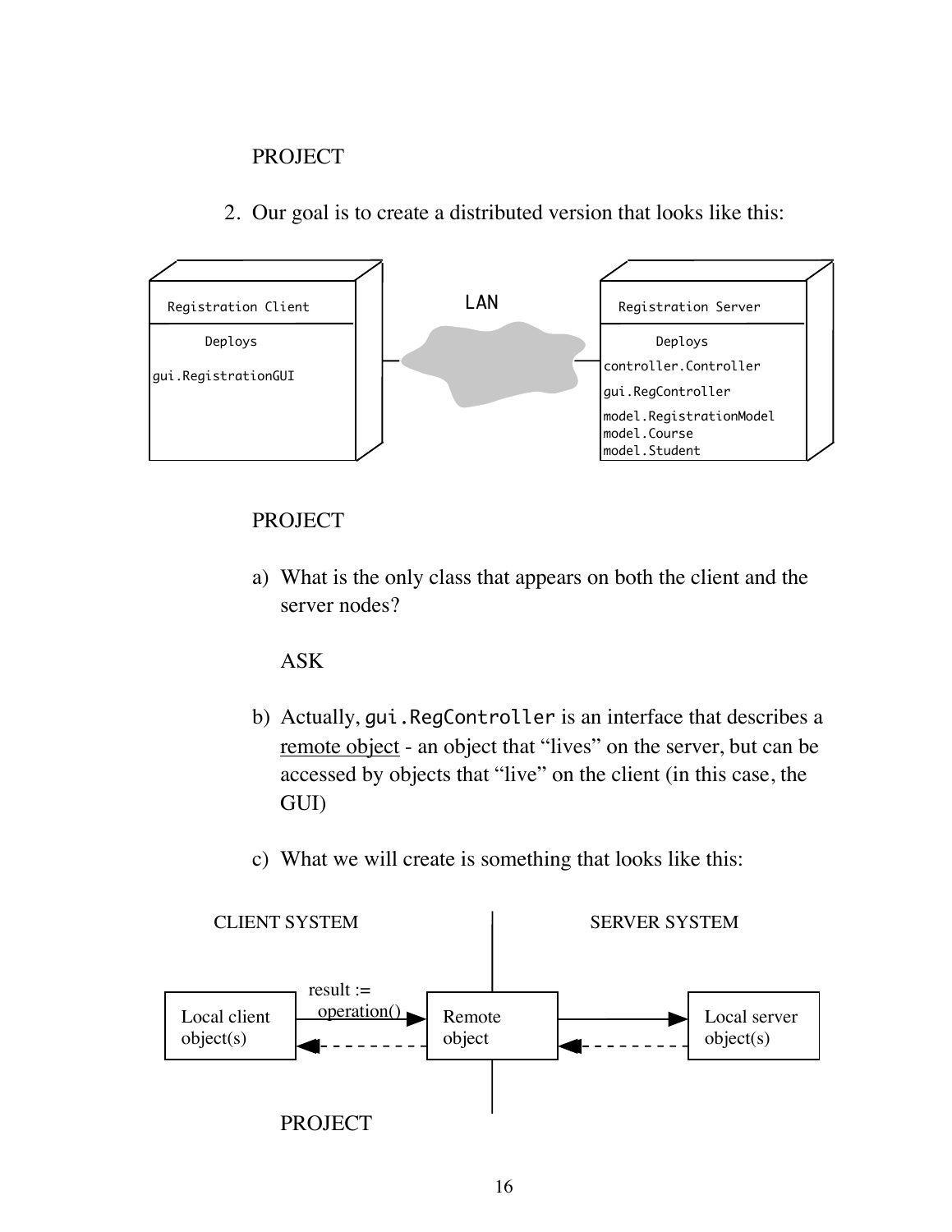

## d) This will actually be implemented like this:

#### PROJECT

- e) This is an instance of the proxy pattern. There exist two proxy objects - one each on the client and the server.
	- (1)The client proxy is called a stub in RMI.
	- (2)The server proxy is called a skeleton in RMI.
	- (3)When the GUI on the client needs to access the remote object (the controller), it executes a method of the stub. The stub, in turn sends a message over the network to its partner on the server (the skeleton). The skeleton forwards the request to the real controller, receives a result, and passes it back over the network to the stub. The stub, in turn, returns the result to the GUI on the client.
- 3. *DEMO:* The RMI version of the registration system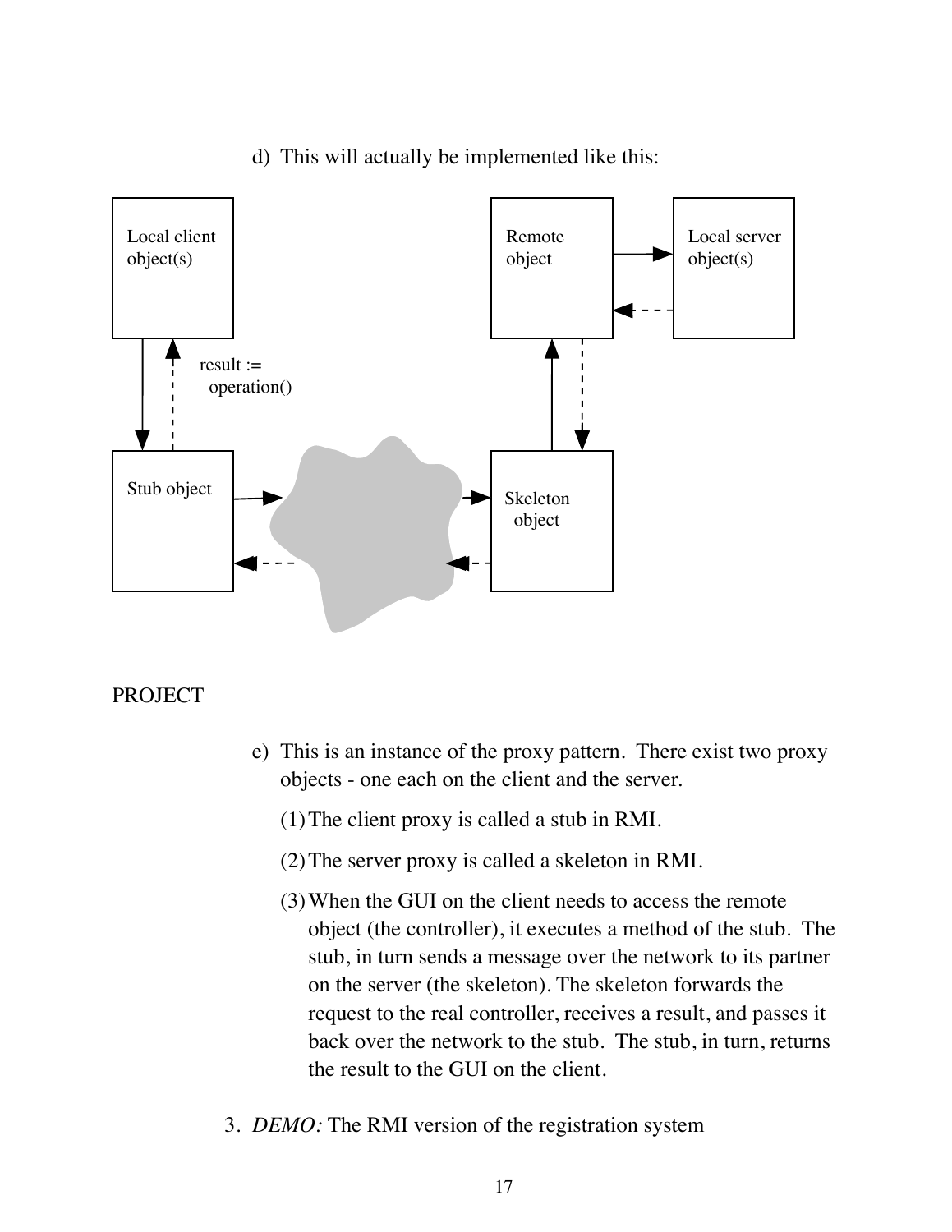- a) The Server will run on a workstation
	- (1) login to micah
	- (2) cd cps221/RMIExampleServer/build/classes
	- (3) rmiregistry &
	- (4) cd  $\ldots$  ...
	- (5) java -cp build/classes registrationsystem.controller.Controller
- b) The client will run on laptop: DEMO
	- (1) java -jar RMILabClient.jar micah.cs.gordon.edu
	- (2)Repeat the above to run a second copy hence a second window.
	- (3)Observe how changes made in one window are visible in the other - two copies of the client both accessing the same server
	- (4)Ask a student to run from USB stick
- 4. One thing that is missing from the our discussion thus far is (and is not present in the version of the code we are using) is *synchronization.*
	- a) Each time the rmi registry is contacted by a client, it creates a separate thread.
	- b) Thus, if our GUI is running on two or more different systems accessing the same server, two different threads could perform conflicting operations at the same time.
	- c) This could be handled by explicit synchronization in the server code. How should this be done, and where should it go? *ASK*